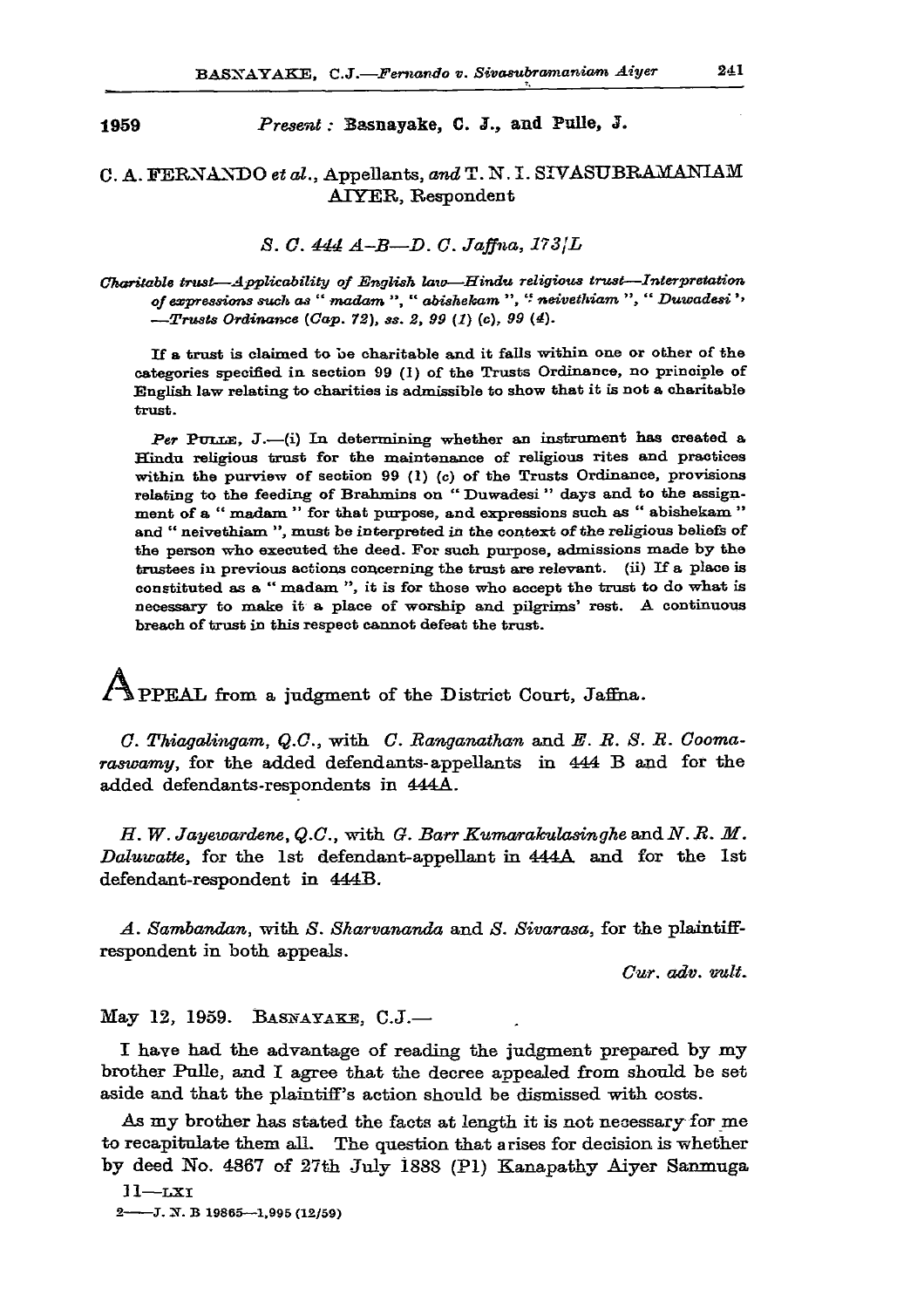**Aiyer created a charitable trust. Kanapathy Aiyer Sanmuga Iyer by that deed dedicated to religious charity the lands referred to therein. This is how he expressed his wish.** 

**" I, Kanapathy Aiyer Sanmuga Aiyer, residing at Vannarponnai West, Jaffna, being desirous of my soul's attainment of salvation do hereby execute deed for the performance of charity. As it is my desire that feeding of Brahmins should be conducted on each ' Dwadesi' day occurring every month, I assign the following place for that purpose."** 

**After describing the land he goes on to say :—** 

**" I have, in order to be of use for the performance of the duty mentioned above, and for religious worship given all that is contained**  within these boundaries, including building, well, cultivated and **spontaneous plantations the sacred name ' Dwadesi' Madam and have executed this instrument for the performance of charity. The value of this is Es. 500.** 

**" The properties I give over to this Madam are :—** 

 $\cdot$ 

**He then describes the properties, and states :—** 

**" I have given over to the abovenamed ' Dwadesi' Madam all these lands so that with the income therefrom the feeding of Brahmins may be conducted on each ' Dwadesi' day occurring every month at the said ' Dwadesi' Madam and also to perform Abishekam and Neivethiam ceremonies on each Vinayaga Sathurthi day and on each Sathaya Lunar Constellation day every month to Sri Visuvalinga Maha Ganapathi Deity who, as a blessing, has taken abode in the Temple situated in the land called ' Panrikoddu Walavu ' at Vannarponnai East.** 

**" The above ' Dwadesi' Madam, the properties given over to it, and the several acts to be performed as aforementioned shall be managed by me and Veeravagu Aiyer Purushothama Aiyer of Vannarponnai as Trustees and after my death and that of Veeravagu Aiyer Purushothama Aiver hereditarily as Trustees, and in the event of there being no male descendants, the said Purushothama Aiyer's female descendants only shall manage as Trustees.** 

**" As I have mortgaged one of the aforesaid lands called ' Panrikoddu**  Walavu ' in extent 2<sup>1</sup> lms. v. c. with all the appurtenances thereon **to Madhava Aiyer Muttaiyar of Vannarponnai for Rs. 120 and interest on the 30th of June of the current year before the Notary attesting these Presents, I shall myself redeem the same.** 

**" In accordance with these terms the said Trustee Veeravagu Aiyer Purushothama Aiyer too as a consenting party set his signature in the presence of Nagendra Aiyer Subramania Aiyer of Vannarponnai and Muttaiyar Sanmuga Aiyer of the same place at the oiHce of the Notary on the 27th day of July 1888."** 

 $.242$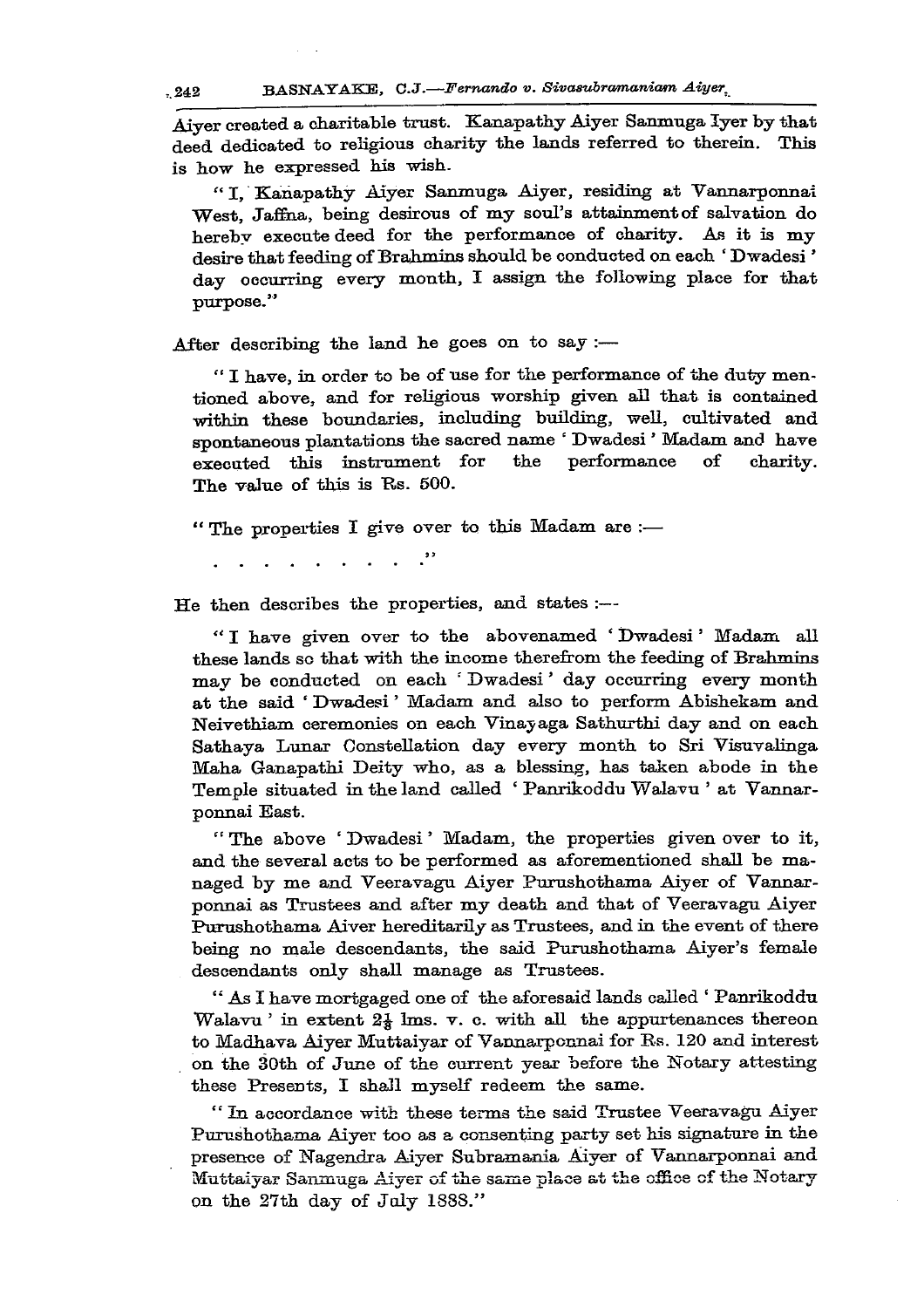**No particular formula is required by law for the creation of a trust. The requirement of law is that the author should make his meaning clear and evince his intention to create a trust and the Court will give effect to that intention. In the instant case Kanapathy Aiyer Sanmuga Aiyer the author of the trust declared by PI has clearly indicated that the purpose of granting the lands in question to himself and another was for the advancement of his religion and maintenance of religious rites and practices of the Hindu faith. The beneficial interest is not vested in**  any ascertained individual or individuals but in an uncertain and fluc**tuating body, the Brahmins. Under the law in force in 188S (Ordinance No. 7 of 1871) he was entitled to create a trust in the way he did.** 

**The Trust declared by PI falls within the ambit of " Charitable Trust " as understood in our law (Section 99, Trusts Ordinance) and it is not necessary to have recourse to the law of England where Charity has a special legal meaning. In the preamble to the statute 43 Eliz. c. 4 (since repealed) was a fist of charitable uses which was taken by the Court of Chancery as a guide to determine what were and what were not charitable purposes. That statute was repealed by the Mortmain and Charitable Uses Act, 1888, which in section 13 (2; repeats the list in the preamble to the statute of Elizabeth. It is as follows :—** 

**" Whereas landes tenementes rentes annuities pfittes hereditamentes, goodes chattels money and stockes of money, have bene heretofore given limitted appointed and assigned, as well by the Queenes moste excellent Majestie and her moste noble progenitors, as by sondrie other well disposed psons, some for reliefe of aged impotent and poore people, some for maintenance of sicke and maymed souldiers and**  marriners, schooles of learninge, free schooles and schollers in uni**vsities, some for repaire of bridges portes havens causewaies churches seabankes and highewaies, some for educacon and pfermente of orphans, some for or towardes reliefe stoeke or maintenance for howses of correccon, some for mariages of poore maides, some for supportacon ayde and helpe of younge tradesmen, handiecraftesmen, and psons decayed, and others for reliefe or redemption of prisoners or captives, and for aide or ease of any poore inhabitantes concninge paymente**  of fifteenes, settinge out of souldiers and other taxes; whiche landes **tenements rents annuities pfitts hereditaments goodes chattells money and stockes of money nevtheles have not byn imployed accordinge to the charitable intente of the givers and founders thereof, by reason of fraudes breaches of truste and negligence in those that shoulde pay delyver and imploy the same :"** 

**A gift to any of these purposes is charitable in England, but the list is not exhaustive and various other objects have from time to time been declared to come within the ambit of the Act. The popular meaning of the word " charitable " is widely different from the legal meaning in England and in our law too its legal meaning is limited by section 99 of the**  Trusts Ordinance. My brother has in his judgment referred to Lord **Macnaghten's classification of " Charity " in its legal sense under four principal heads** *{The Commissioners for Special Purposes of the Income*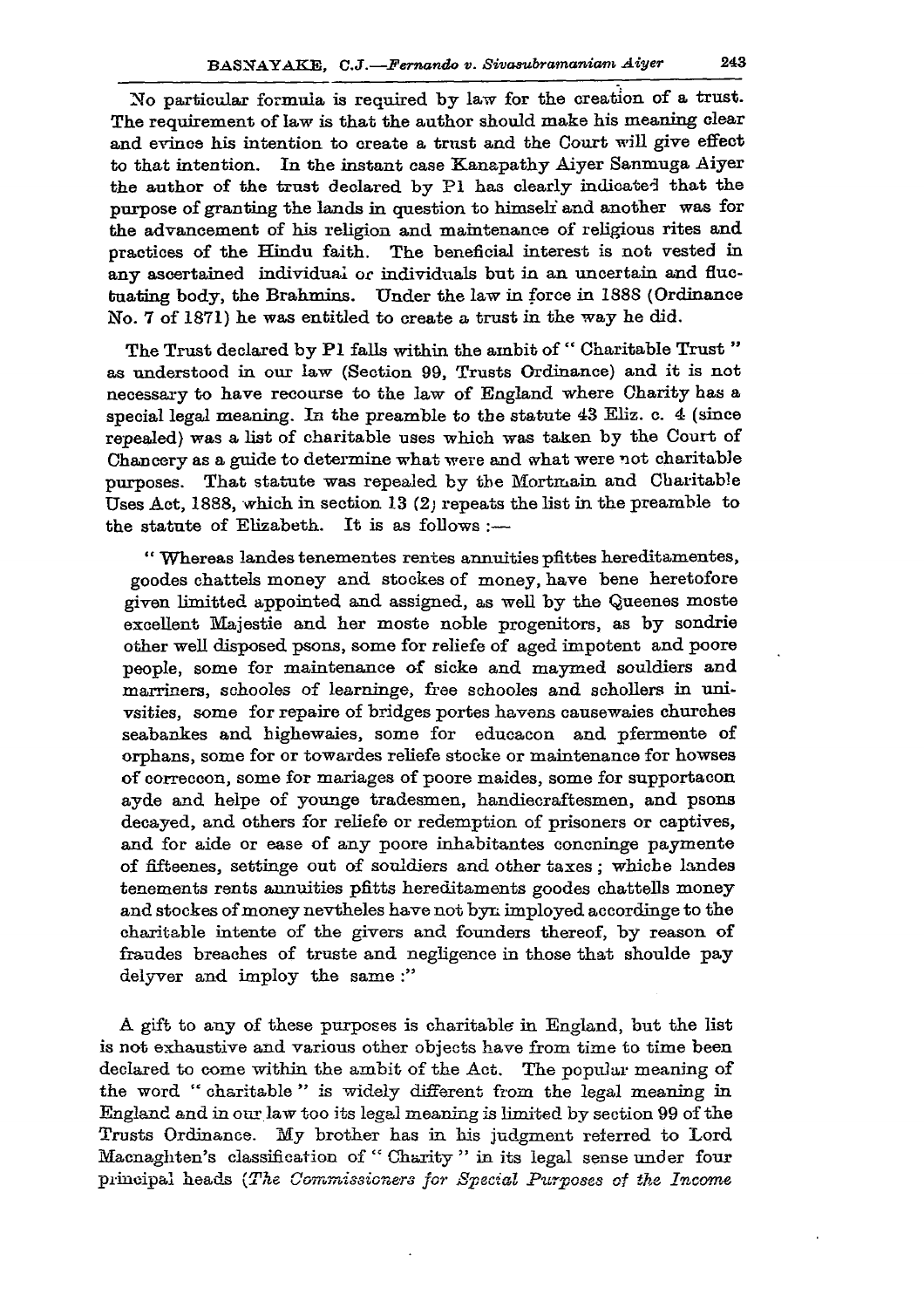*Tax v. Pemsel<sup>1</sup> ). In* **that case Lord Macnaghten alter stating that the popular meaning of the words " charity " and " charitable " does not coincide with their legal meaning observes :—** 

**" How far then, it may be asked, does the popular meaning of the word " charity " correspond with its legal meaning ? " Charity " in its legal sense comprises four principal divisions : trusts for the relief of poverty; trusts for the advancement of education; trusts for the advancement of religion ; and trusts for other purposes beneficial to the community, not falling under any of the preceding heads. The trusts last referred to are not the less charitable in the eye of the law, because incidentally they benefit the rich as well as the poor, as indeed, every charity that deserves the name must do either directly or indirectly. It seems to me that a person of education, at any rate, if he were speaking as the Act is speaking with reference to endowed charities, would include in the category educational and religious charities, as well as charities for the relief of the poor. Roughly speaking, I think he would exclude the fourth division. Even there it is difficult to draw the line."** 

**Although the categories of " charitable trusts " in section 99 of our Ordinance and the above classification are in many respects similar it is unsafe, as pointed out by my brother, to be guided solely by the numerous English cases which determine what are charitable purposes, especially as those cases are not easy to reconcile.** 

**The learned District Judge is wrong when he states that our law regarding charitable trusts is the same as the English law. Our law as to charitable trusts is enacted in the Trusts Ordinance and even where the texts are apparently the same, we ehould be careful in accepting as authority for a proposition of law under one system judgments rendered under a different system of jurisprudence. Even though the propositions of law stated by the Courts in England might in some respects appear to correspond with the language used in our statutes we should interpret and apply** *on* **statute according to the conceptions of our law.** 

**There is in this case the added circumstance that since 1888 till the present action there has been no question that a charitable trust was declared by deed PI and that the lands in dispute were trust property. P6, P8, P12, P13, P15A and P17 are evidence of the uniform course of conduct of the parties.** 

**The plaintiff is not entitled to claim the land " Seemanthidal and Thiruvalarthidal " as his private property.** 

## **PULLE, J. —**

**There are two appeals in this case, numbered 444A and 444B. The first is by the defendant and the second by the three added defendants. The appellants seek to set aside a deciee dated 31st May, 1956, in favour** 

*1 (1891) A. O. 531 at 583.*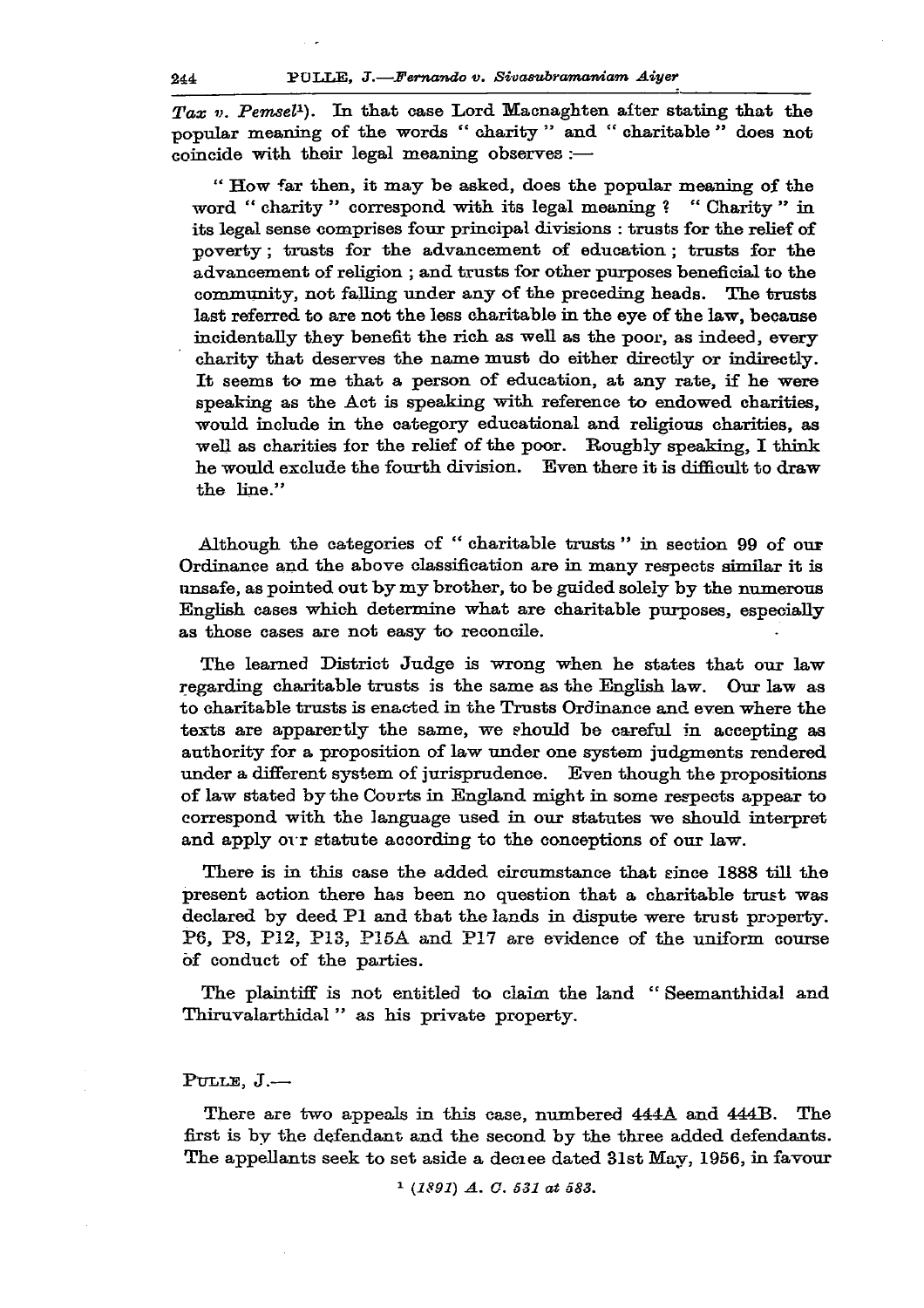**of the plaintiff by which he was declared " the owner, proprietor and possessed of the land and premises " comprising a divided extent of 23**  lachams, p.c., out of a land called Seemathidal and Thiruvalarthidal **situated within the Municipal limits of Jaffna. The plaintiff valued this land at Rs. 48,000.** 

**It is common ground that the land belonged originally to one Kanapathy Aiyer Sanmuga Aiyer which he dealt with, along with other properties, by a notarially attested instrument PI dated 27th July, 1888. The main controversy in the case centred on whether deed PI created, within the meaning of section 99 (1) (c) of the Trusts Ordinance (Cap. 72), a charitable trust " for the advancement of religion or the maintenance of religious rites and practices ". By deed Pll of 10th October, 1947, the plaintiff leased the land in suit to the defendant, namely, the appellant in 444A, for a term of five years. In Pll the plaintiff states that he held and possessed the land as the "hereditary trustee" under and by virtue of PI of 1888 which he calls the " deed of Trust Appointment". The added defendants are three office-bearers of what is called the Board of Trustees of Panrikoddu Sri Visuvalinga Maha Ganapathy Kovil, Vannarponnai, Jaffna, who purported by deed No. 3237 of 25th July, 1955, (marked 2D4), to lease to the defendant an extent of** *1\* **lachams, p.c, out of the land in suit for a term of five years with an option to renew. The claim of the added defendants to lease the premises was based on a deed No. 6385 of 25th June, 1951, (2D5) by which two persons claiming to be**  *de jure* **trustees of-the premises in question, and other lands, settled a scheme for the management of the trust. It is clear from the admissions and findings in the case that if the land was comprised in a charitable trust, the right of the plaintiff to administer it would be unquestionable. The plaintiff,** *qua trustee,* **was entitled to have the defendant ejected on the termination in 1952 of the lease Pll granted to him by the plaintiff. The events immediately leading to the institution of the present case and the allegations in the plaint show plainly that the plaintiff is not interested in the land in the capacity of a trustee. He carries on business in Bombay under the name of " Subran Monie " and is apparently not in a position to discharge the duties of a trustee in Jaffna. His claim in this case as set out in the plaint is that deed PI of 1888 " did not create any trust and the plaintiff is the absolute owner of the said land free from any trust or obligation whatsoever. The said deed No. 4867 of 27. 7. 1888 is invalid, inoperative and of no force or avail in law". It is on this basis that he has sorght for and obtained a declaration in his favour under the decree appealed from.** 

**The only question that falls to be determined on this appeal is whether Sanmuga Aiyer by deed P 1 created a charitable trust. The material portions of the deed, as translated, are as follows :** 

**" I, Kanapathy Aiyer Sanmuga Aiyer, residing at Vannarponnai West, Jaffna, being desirous of my soul's attainment of salvation do hereby execute deed for the performance of charity. As it is my desire that feeding of Brahmins should be conducted on each ' Duwadesi'**   $2 \div \leftarrow -J$ . N. B 19865 (12/59)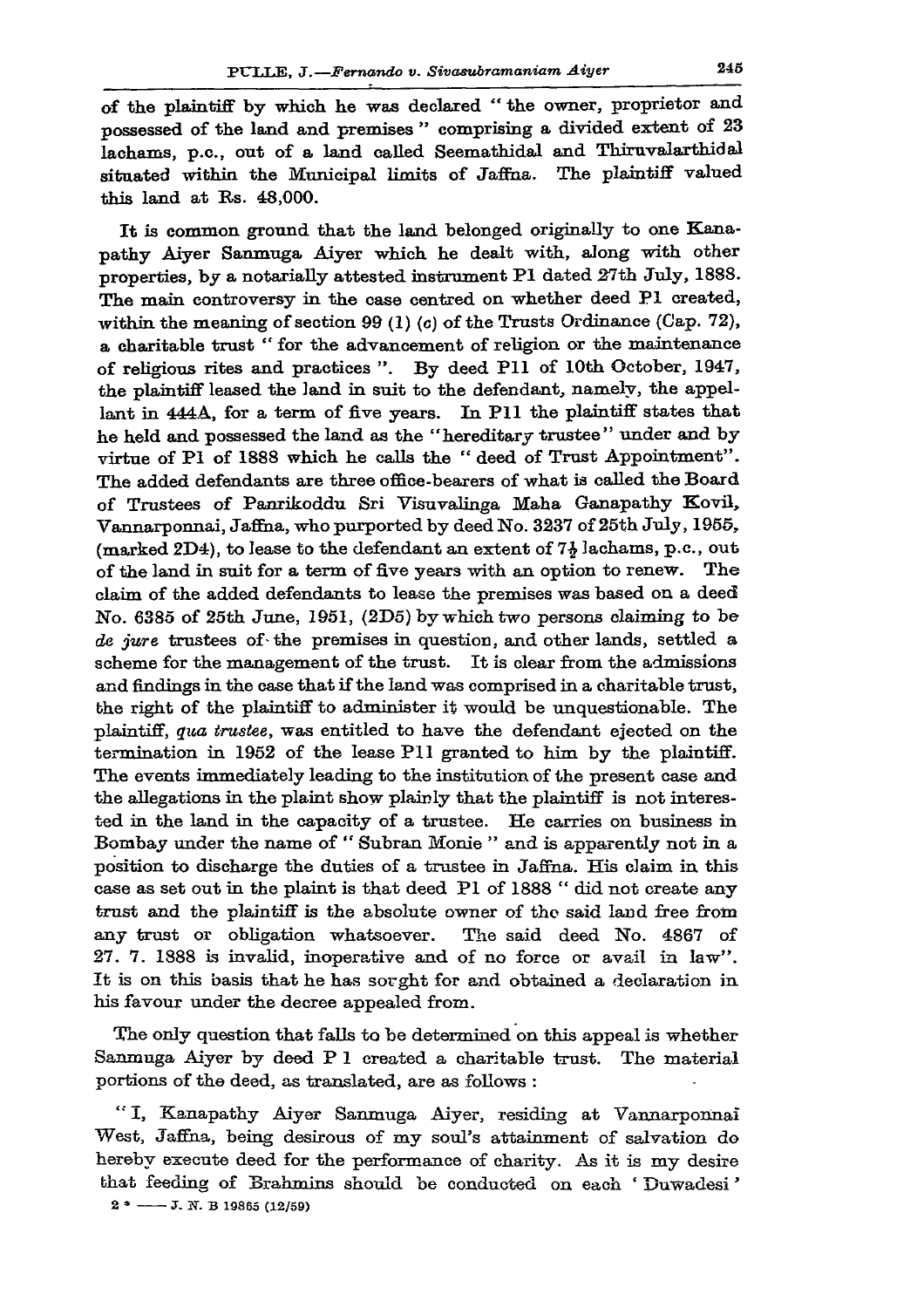**day occurring every month, I assign the following place for that purpose. "**  Here follows the description of a land called "Panrikoddu Walavu" in extent  $2 \frac{11}{6}$  lachams, v.c., with reference to its boundaries.

**The second paragraph of P 1 reads :** 

**" I have in order to be of use for the performance of the duty mentioned above and for religious worship given all that is contained within these boundaries including building, well, cultivated and spontaneous plantations the sacred name ' Duwadesi madam' and have executed this instrument for the performance of charity. "** 

**In the next paragraph the owner purports to " give over to this madam " three properties of which the first named is the land which is the subject matter of the action. The purpose for which the properties were given is expressed thus :** 

**\*' I have given over to the above mentioned ' Duwadesi' madam all these lands so that with the income therefrom the feeding of Brahmins may be conducted on each ' Duwadesi' day occurring every month at the said ' Duwadesi' madam and also to perform Abishekam and Neivethiam ceremonies on each Vinayaga Sathurthi constellation day every month to Sri Visuvalinga Maha Ganepathi Deity who, as a blessing, has taken abode in the temple situated in the land called ' Panrikoddu Walavu ' at Vannarponnai East. "** 

**In the concluding paragraph Sanmuga Aiyer appointed himself and one Purushotam Aiyer as joint trustees and provided for the devolution of the trusteeship after their deaths.** 

**Before one could express with confidence whether or not the deed created a charitable trust, there are terms which have first to be understood. The significance of the Abishekam and Neivethiam ceremonies has to be explained. It is unfortunate that neither side thought it necessary to call a disinterested witness versed in the tenets and religious practices of Hindus in Jaffna to throw light on the religious significance of feeding Brahmins on " Duwadesi" day at a place called a " Madam " constituted for that purpose and of performing Abishekam and Neivethiam ceremonies at a temple dedicated to "Sri Visuvalinga- Maha Ganapathi Deity who, as a blessing, has taken abode in the Temple situated in the land called ' Panrikoddu Walavu' at Vannarponnai East". All the lawyers appearing in the case, save the Proctor for the plaintiff, are Hindus and so is the learned District Judge. Considering the statements in the two petitions of appeal and passages in the judgment under appeal there is a sharp difference of opinion as to the true nature and character of Abishekam and Neivethiam ceremonies and the feeding of Brahmins at the madam. In one passage the trial Judge states,** 

**" Mr. Kanaganayagam seeks to come under section 99 (1) (c). He submits that the provisions for the feeding of Brahmins (Brahamano**  bojana) once a month in this house . . . . . . . . and the performance of **abisheka (bathing of the deity) and neivethiams (offering of eatables**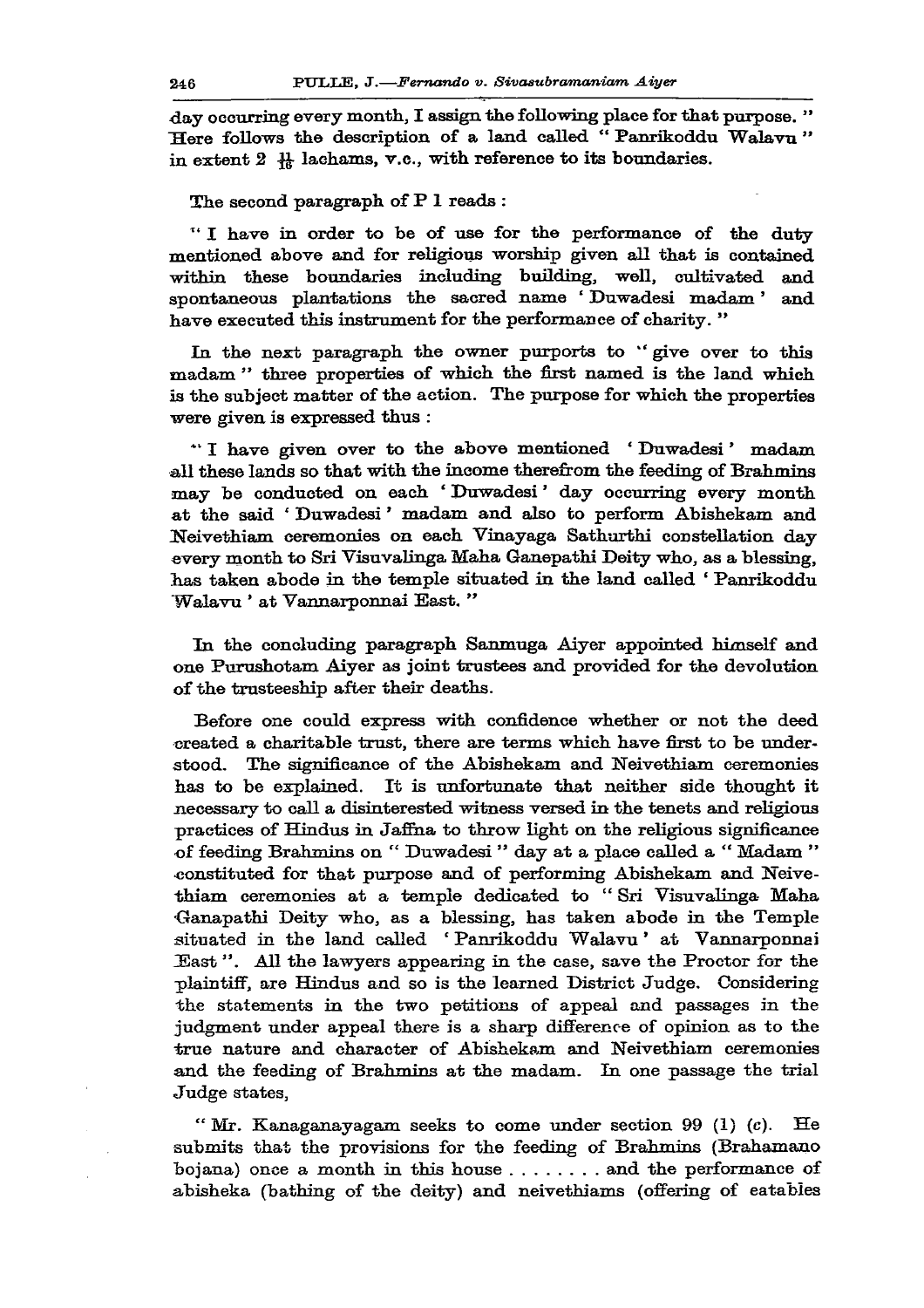**to the deity) constitute • maintenance of religious rites and practices '. Even if they are ' religious rites and practices', there is nothing to show that they are of benefit to the community. "** 

**In another passage the learned Judge states,** 

**" Sanmuga Aiyer did not purport to give the lands to the Sri Visuvalinga Maha Ganapathy temple. Had he done so it would be a valid charitable trust. But what he ordained was that, for the attainment of salvation of his soul, abishekams (bathing of the deity) and neivethiams (spreading of edibles before the deity) should be done from the income of the lands. That would not be religious rites. If he ordained that poojahs and/or festivals should be conducted at the temple one can consider them to be religious rites and practices. "** 

**The question suggests itself at once. If abishekams and neivethiams are not religious rites and practices, then what are they ? If the celebration of poojahs is a religious rite, what is it that takes abishekams and neivethiams out of the category of re'igious rites ? With all respect to the learned Judge I fail to see the difference between the one and the other** *qua* **religious rites. It strikes even a person who is not deeply versed in the tenets of the Hindu religion that the bathing of an image in which a particular deity is believed to dwell and who is worshipped in a public temple is an act of reverence towards that deity which could properly be called a religious rite or practice coming within the purview of section 99 (1) (c) of the Trusts Ordinance. The ceremony of neivethiams consisting of the spreading of edibles before the image suggests the making of an offering to the deity in return for which the devotee hopes to receive spiritual or temporal favours.** 

**As stated earlier it was the intention of Sanmuga Aiyer that Brahmins should be fed on each " Duwadesi " day of each month at the place called "' Panrikoddu Walavu " and that the place to which he gave the " sacred " name of " Duwadesi Madam " should also be used for religious worship. On this part of the case the learned Judge states :** 

**" If PI had ordained that poor Brahmins in a particular area should be fed in the building on the land of 2 11 /16ths lachams on Duwadesi day every month then it would pass the test of benefit to a section of the community" and would fall under section 99 (1) (a) of the Trusts Ordinance—for the relief of poverty. He continues,** 

**" The motive for the gift was the attainment of the salvation of his soul. This is of a private nature and cannot be said to be for benefit to the community. Therefore, it cannot be a charitable trust.** 

**" PI does not create a madam. It merely purports to give the name Duwadesi madam to the land and the house on it. A madam is a place of religious resort at which pilgrims rest and perform certain ceremonies. There should be a shrine in it, if any worship is to take place there. The evidence shows that there is no shrine in the building known as Duwadesi Madam. There is no evidence that pilgrims go there to rest. "**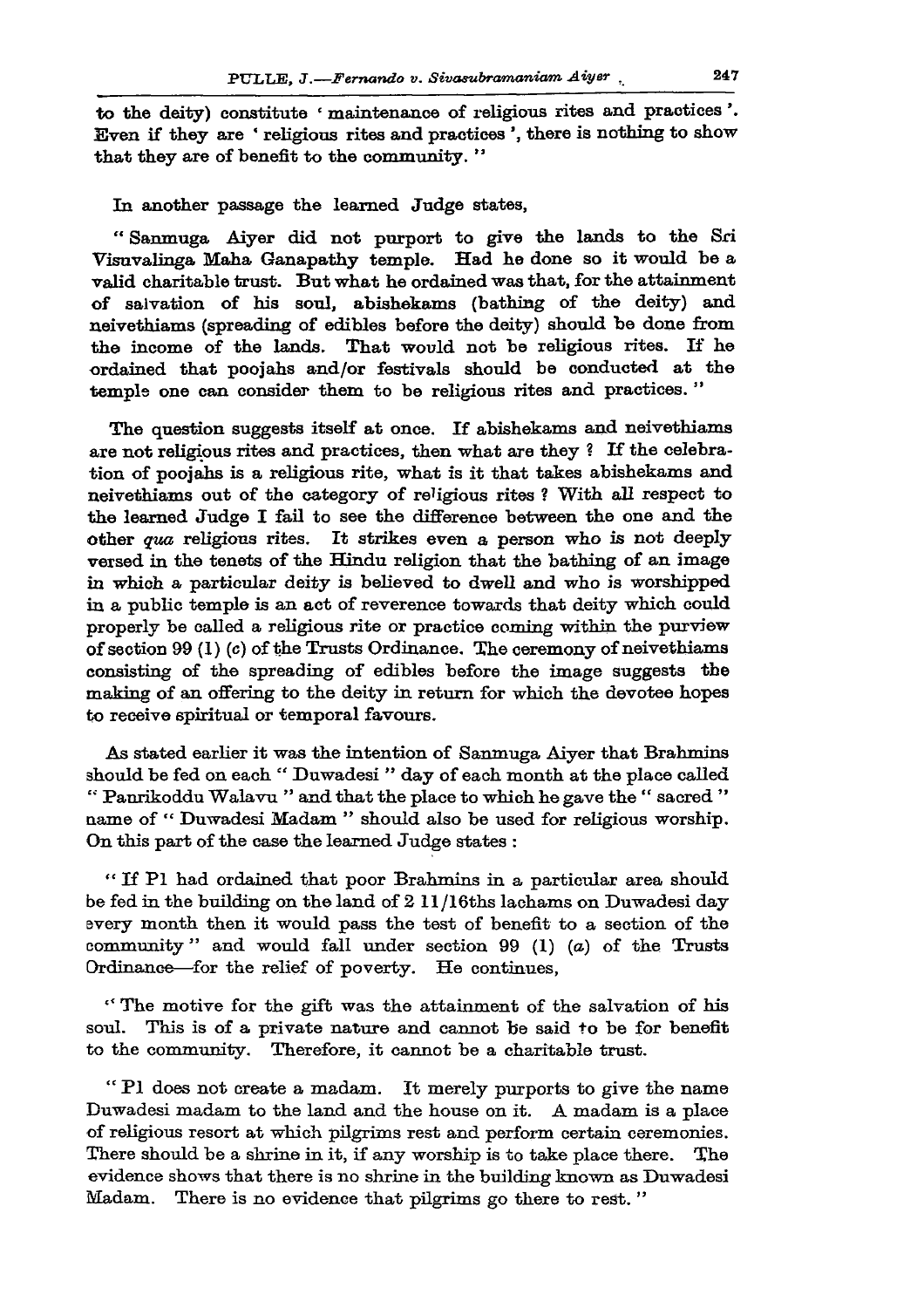**if unconnected with the performance of a public religions rite a person ordains the feeding of Brahmins, irrespective of their poverty, as a means of attaining salvation, there is much to be said for the view that such, a disposition would not be a charitable trust. In the present case, however, the provisions relating to the feeding of Bralnnins and the " assignment " of a place for that purpose indicate that Sanmuga Aiyer had in view the performance of ceremonies of a public character. Why should Brahmins, who admittedly are the priests of the Hindu religion, be fed in a particular place and on a particular day of the month, unless it be for the advancement of that religion ? I presume that a Brahmin is fed not because he is poor but because he is a priest. Now it is common ground that a '\* madam " rightly called is a place of religious resort**  *vide* **section 99 (4). It is clear from PI that Sanmuga Aiyer intended Panrikoddu Walavu to be not only a feeding place for Brahmins but also as a place of worship. It seems tome in the context that in designating the property as " Duwadesi madam " he did more than give a bare name, he did in fact constitute a madam. It is not likely that Sanmuga Aiyer intended that his successors in title should exercise full rights of ownership over the property, subject to the obligation to vacate it once a month for the feeding of the priests. In deciding whether by reason of PI Panrikoddu Walavu was comprised in a charitable trust it is not a point against the appellants that there is no shrine on the property or that there is no evidence that it has been in fact a pilgrims' rest. If a place is constituted as a madam, it is for those who accept the trust to do what is necessary to make it a place of worship and to let it be known to pilgrims that they have a place of rest. The continuous breach of trust cannot defeat the trust.** 

**In support of the case set up by the appellants that deed Pi created a charitable trust stress was laid on a number of transactions to which the plaintiff was a party in which he had admitted that he was the trustee of a charitable trust. In P7 of 1921 the plaintiff in granting a lease of Panrikoddu Walavu described himself as the** *present* **trustee of Duwadesi madam to the management and possession of which he was entitled " as per the charity donation deed dated the 27th July, 1888 ".** 

**Mention has already been made of the lease to the defendant Pllof 1947 in which the land in the present action was described by the plaintiff as " held and possessed by me as the hereditary trustee " under PI. By lease P12, also of 1947, the plaintiff leased to one Murugar Rajakuddy a 4-lacham block out of Seemathidal and Thiruvalarthidal. It is described as land belonging to Duwadesi madam by virtue of PI and that the plaintiff possessed it as the " hereditary trustee and manager " of the madam. The plaintiff describes himself in like manner in deed P13 of 1949 which was executed as the result of a case, D. C. Jaffna No. 4355, filed by the plaintiff in 1948 in his capacity as trustee of Duwadesi madam against one Nagalingam Amirthalingam. It was alleged in this case that in 1938 a previous trustee one Sornammah, a sister of the plaintiff's mother, had leased Seemathidal and Thii'uvalarthidal to Amirthalingam**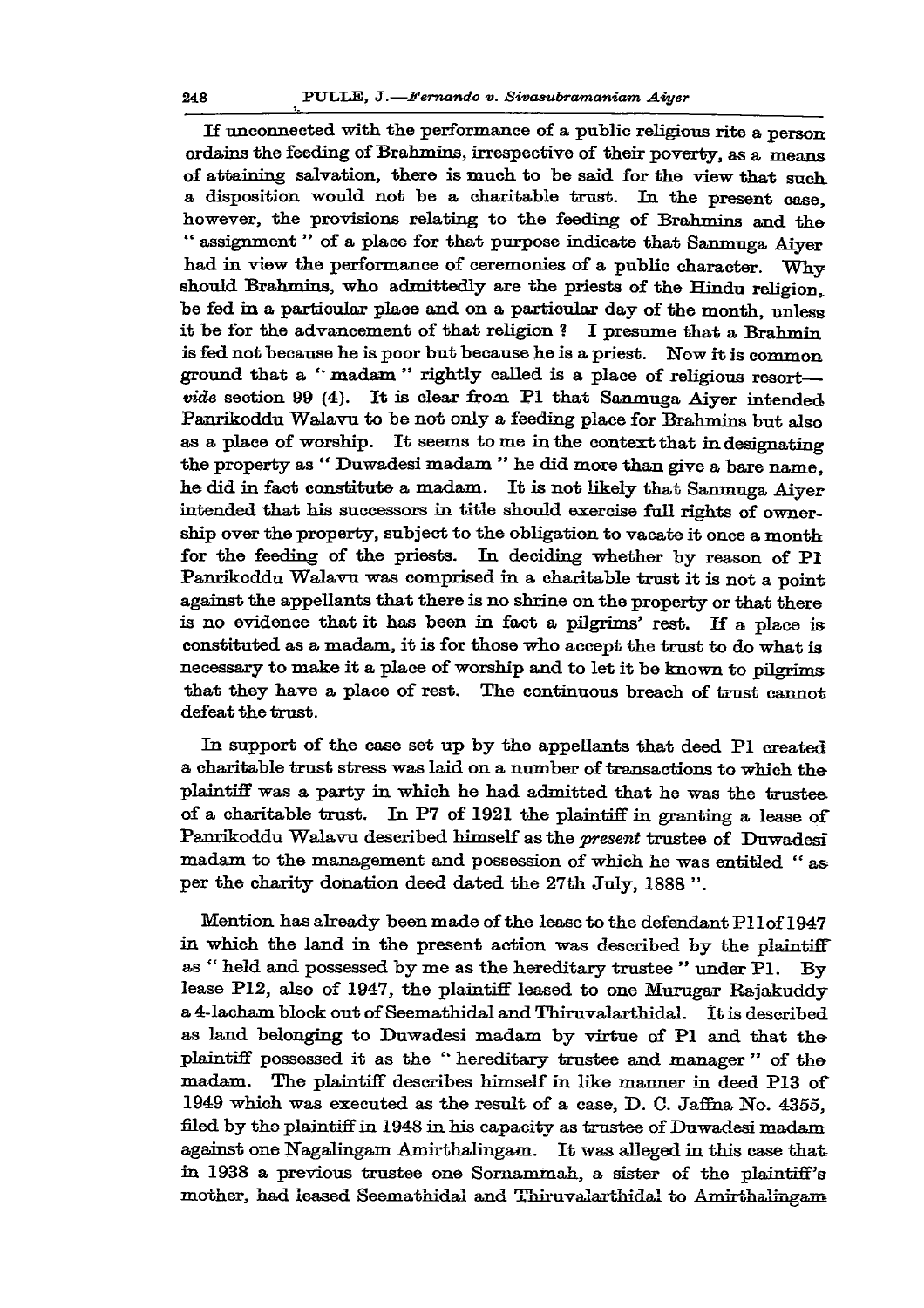**for 10 years by a deed of 1938 and that after the death of Sornammah in 1945 the lessee had failed to pay rent to the plaintiff. His prayer,** *inter alia,* **was** 

*" (a)* **for a declaration that he is the the lawful trustee of the aforesaid trust land;** 

**(6) for a vesting order vesting the said land in the plaintiff. "** 

**A settlement reached by the parties was recorded as follows :** 

**" Parties file following terms of settlement. The plaintiff is declared the lawful trustee of the trust described in para. 1 of the plaint and vesting order is to be entered in bis favour vesting the said trust and its temporalities. The defendant to continue in occupation of the land in the schedule to the plaint for a period of two years from 1.3-1949 to 1.3.1951 on a fresh lease bond to be entered between the parties. "** 

**D. C. Jaffna No. 4425 was another case filed by the plaintiff. He claimed to eject the occupants of the madam in his capacity of trustee. The dispute was eventually settled. The plaintiff was declared the trustee of the madam and a vesting order made in his favour.** 

The last of the cases is D. C. Jaffna No. TR 78 in which the plaintiff **sought on 21st December, 1949, the permission of court to sell the land which is the subject matter of the present action. In para. 3 of the affidavit (2D1) supporting the application the plaintiff stated:** 

**" By his deed bearing No. 4867 dated July 27th, 1888, and attested by M. Kandasamy of Jaffna, Notary Public, the said Sanmuga Aiyer dedicated the house in which he lived at Vannarponnai to a madam referred to as ' Duwadesi Madam' in the said deed for carrying out certain religious rites and dedicated three other pieces of lands, described in the schedule hereto, from the income of which the objects of the trust were to be carried out. "** 

**There was opposition to this application especially by one Arumugam Chettiar who claimed to be the trustee and manager of Sri Visuvalinga Maha Ganapathy temple referred to in PI. While reading through the evidence taken in case No. TP 78 it is difficult to resist the impression that had the plaintiff pressed his case to a finality he would have failed in his application. He applied on 27th September, 1951, to withdraw the application because he had been advised by his lawyers in regard to PI that" according to the true nature of the said deed no charitable trust had been created and the full dominium over the property had been vested in the applicant unencumbered by any trust or legal obligation ". The District Judge refused to allow the withdrawal but in appeal this court granted his request without prejudice to the parties to litigate the matter afresh.** 

**It is, therefore, clear that from 1921 till 1951 the plaintiff had consistently taken up the position that deed PI created a charitable trust and that by reason of its provisions the land which is the subject matter of this action was comprised in that trust. It cannot, however, be**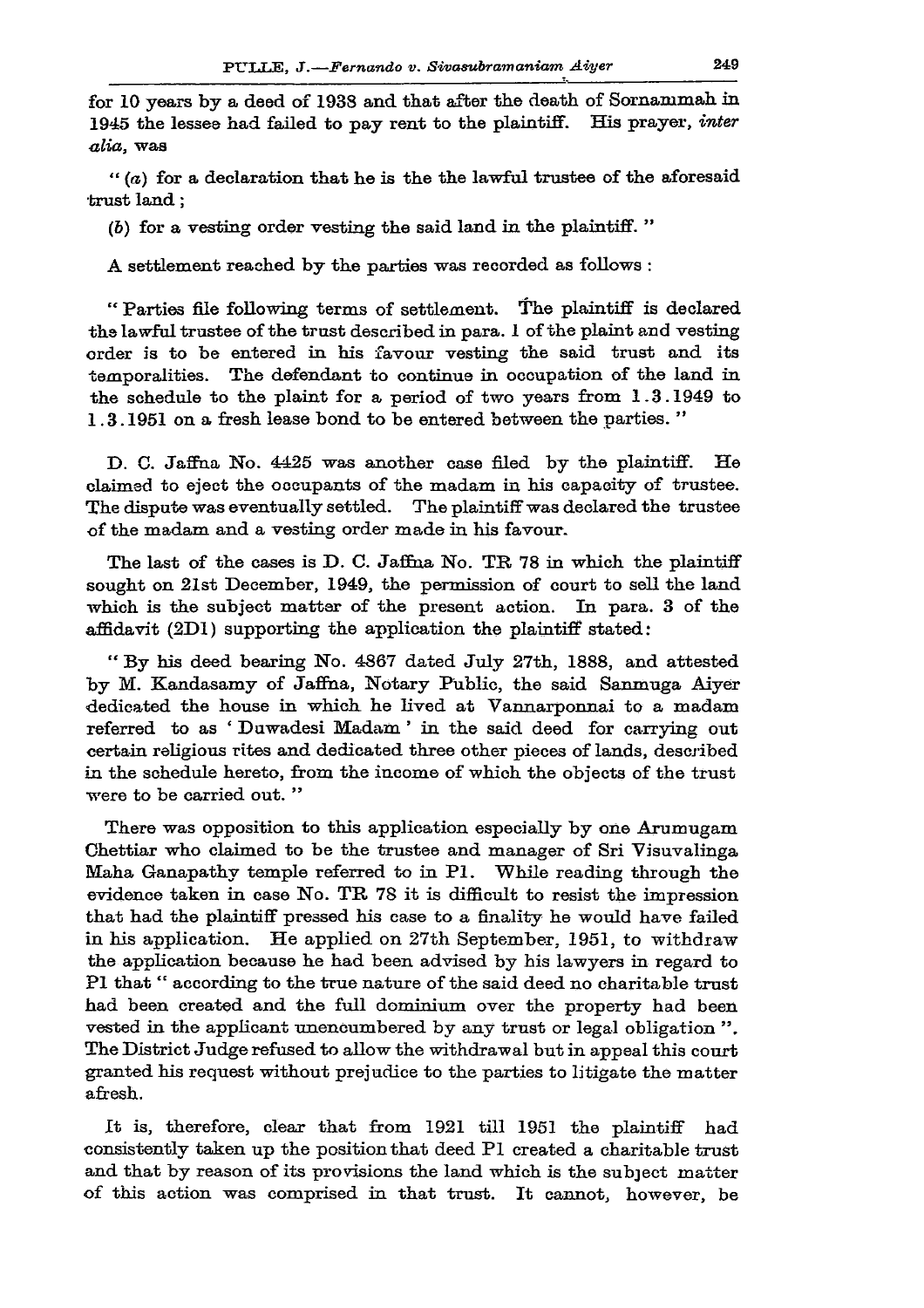**disputed that if on a true interpretation of the deed the creation of a charitable trust cannot be read into it, the admissions of the plaintiff do not preclude him from now asserting against the defendants that he is the legal owner of the property without a trust of any kind being attached to it. An issue of estoppel was raised by the defendants but it was decided against them and the correctness of that decision was not challenged before us. Now what is the weight to be attached to the admissions made by the plaintiff before the institution of the present action that he held the property as the trustee of a charitable trust ? Obviously PI is not a deed which, so to speak, interprets itself. It contains words like " Duwadesi", " Madam ", " abishekam ", " neivethiam " which are not of common English usage, and, therefore, their true import has to be ascertained in the context of the religious beliefs of the person who executed the deed. These are matters of a factual character and in my opinion the aclmissions are tantamount to statements by the plaintiff that the " madam " referred to in PI is a place of religious resort, that " abishekam " and " neivethiam " described as " ceremonies " in PI are " religious rites and practices ", and that the " madam " and these ceremonies were provided by Sanmuga Aiyer for the benefit of a section of the public. To my mind it is inconceivable to assign any content to bis admission that he was the hereditary trustee of a charitable trust under PI without reading into it an admission of those factual matters**  on which extrinsic evidence could have been led to shew that Sanmuga **Aiyer had used language in PI which had the result of creating a charitable trust within the meaning of Chapter X of the Trusts Ordinance. If the contention is that the admission of the plaintiff did not have the effect indicated by me, then it was for him to adduce evidence to satisfy the court that he had been led erroneously to making it and that upon a correct understanding of the language in PI an intention to create a charitable trust could not be read into it.** 

**The importance attached by the plaintiff to the judgments in** *Be Coats Trusts, Coats v. Qilmour and Others* **in the Court of Appeal, (1948) 1 All E. R. 521 and in the House of Lords, (1949) 1 All E. R. 848 perhaps reveals the reason why the plaintiff, after having for several years put himself forward as the trustee of a charitable trust, alleged its nonexistence and claimed to have inherited the lands comprised in it as the sole surviving heir of Sanmuga Aiyer. The learned trial Judge has referred to this case to support the proposition that a gift to be a valid charitable trust must be not only for the advancement of religion but also for the public and not merely private benefit, like the attainment of salvation of one's soul. Before dealing with the applicability of** *Coats'*  **case I desire to comment on the statement of the Judge,** 

**" I agree with learned counsel on both sides that our law regarding charitable trusts is the same as the English law. "** 

**It seems to me that this is too wide a proposition. If a trust is claimed to be charitable and it falls within one or other of the categories specified in section 99 (1) of the Trusts Ordinance no principle of English law relating to charities is admissible to shew that it is not. The application**